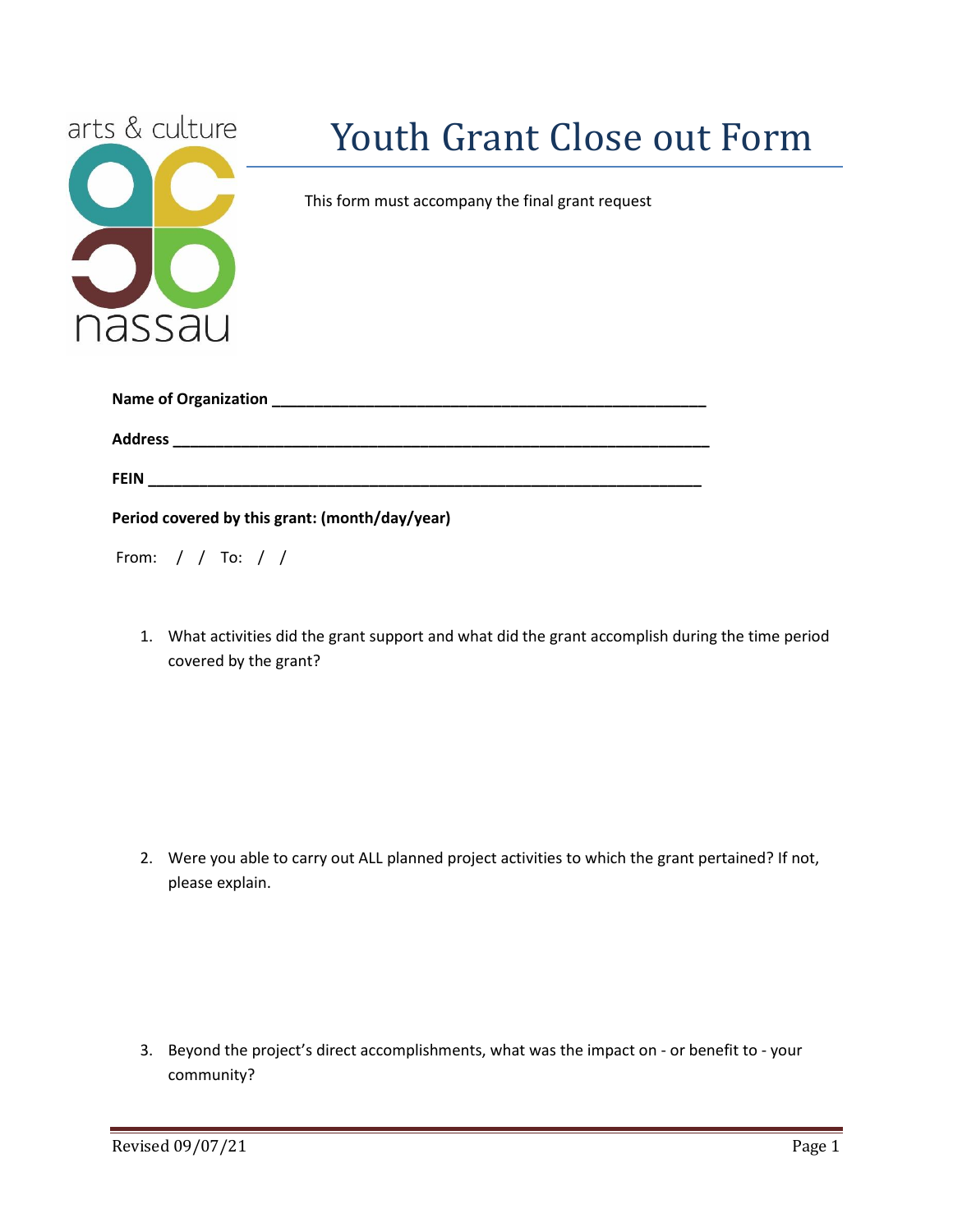## **INDIVIDUALS BENEFITTED**

Please provide counts for the youth who directly benefited by the grant funds. Leave blank any categories that are not applicable or for which actual figures/supportable estimates do not exist.

| Pre-school            |  |
|-----------------------|--|
| <b>Primary Grades</b> |  |
| Middle School         |  |
| <b>High School</b>    |  |
| Total (A)             |  |

Provide geographic counts for the youth who directly benefited by the grant funds. Leave blank any categories that are not applicable or for which actual figures/supportable estimates do not exist.

| Amelia Island (non<br>Fernandina Beach)  |  |
|------------------------------------------|--|
| <b>Bryceville</b>                        |  |
| Callahan                                 |  |
| Fernandina Beach                         |  |
| Hilliard                                 |  |
| Rural                                    |  |
| Yulee                                    |  |
| Total - must agree<br>with total A above |  |

Did any underserved youth benefit from these grant funds (choose all that apply and indicate total number of youth benefitted in that category)

| Youth with Disabilities      |
|------------------------------|
| Institutionalized Youth      |
| Youth below the Poverty Line |